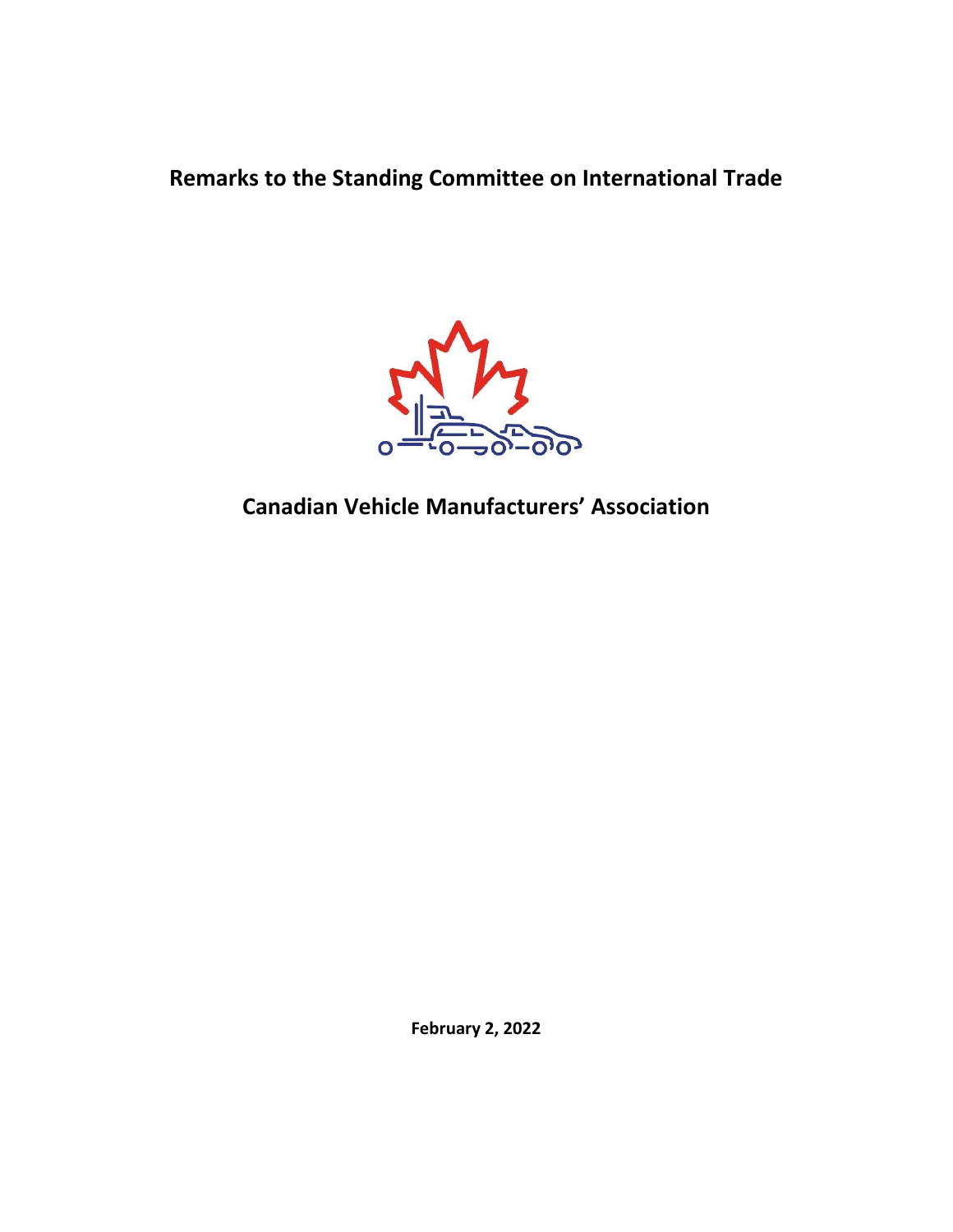Madame Chair, committee members, thank you for the invitation to take part in your study on the Canada–United States relationship and its impacts on the electric vehicle, softwood lumber and other sectors.

The Canadian Vehicle Manufacturers' Association (CVMA) is the industry association representing Canada's leading manufacturers of light and heavy-duty motor vehicles. The CVMA's membership includes Ford Motor Company of Canada, General Motors of Canada Company, and Stellantis (FCA Canada).

CVMA members are at the forefront of new automotive investment in Canada. Over the past two years Ford, General Motors and Stellantis have announced over \$6 billion in investment which will create 3,700 direct jobs and tens of thousands throughout the auto supply chain. Over \$4 billion of this investment is for electric vehicle (EV) assembly right here in Ontario.

These investments are part of an unprecedented technological transformation taking place in the automotive industry. Automaker investments into electrification alone are estimated at USD \$515 billion over the next five to 10 years with the number of EVs available to Canadians to reach more than 120 models by 2023.

The transition to electrification is not possible without ambitious government efforts to address well-documented barriers to EV adoption. Reducing the price gap between EVs and traditional internal combustion engine vehicles is the single most powerful tool to help consumers make the switch to electric.

For that reason, CVMA is a strong supporter of proposals to spur adoption of EVs. Without large scale changes in consumer behaviour,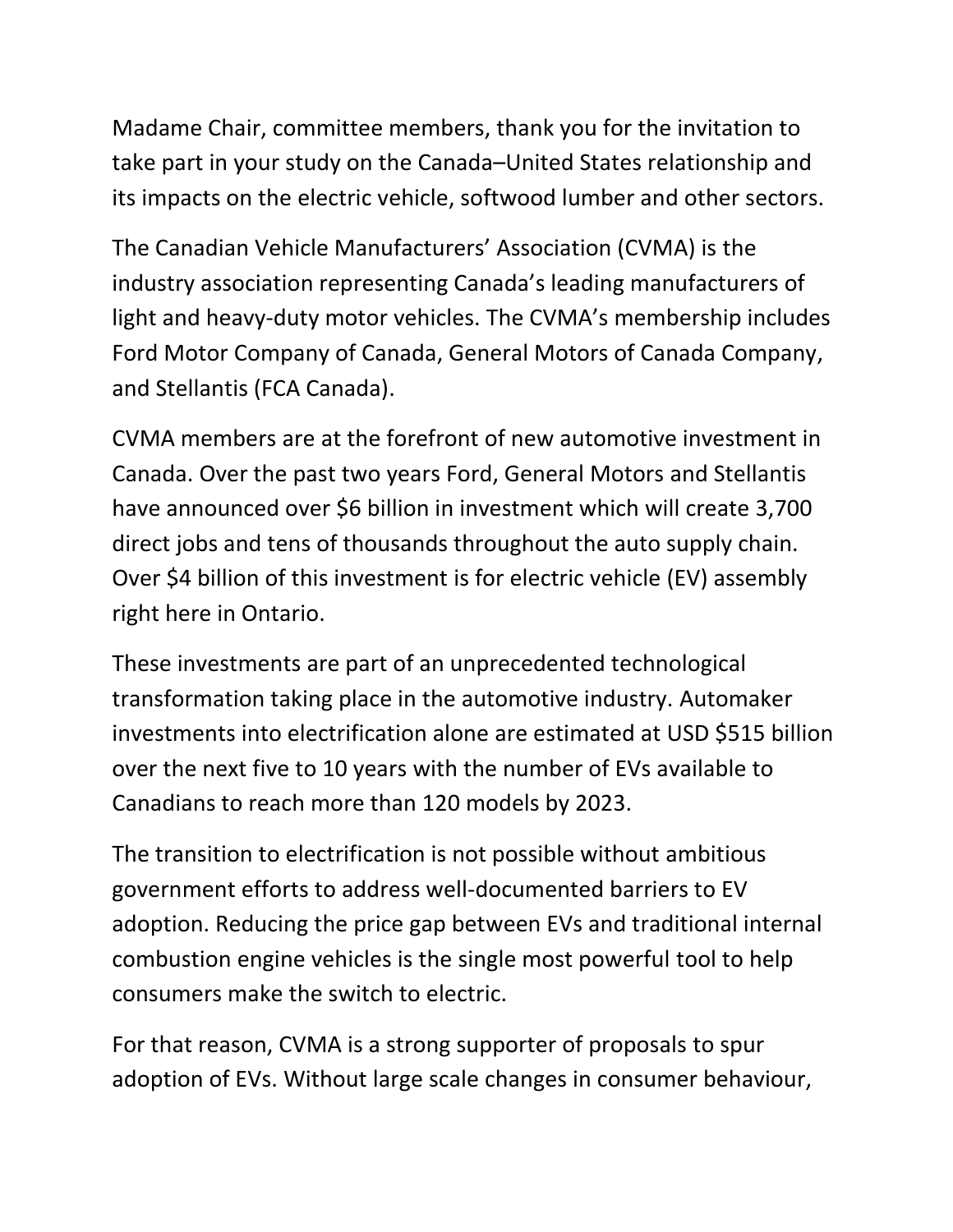supported by incentives, it will be impossible for the U.S. or Canada to achieve their EV sales targets of 50 per cent of new vehicle sales by 2030.

Proposals like the U.S. EV tax incentive in the Build Back Better Act will support the transition to EVs, but since no one knows what a revised U.S. credit will look like, it is difficult to say what impact it will have on Canadian production. We urge the federal government to undertake a detailed analysis of the US EV tax incentive on the auto industry to help inform potential solutions and proposals.

Due to the highly integrated North American auto sector, the CVMA and our member companies support policies that align with and enhance this North American integration. Given the recently implemented CUSMA, there is a strong argument to be made for an EV incentive that supports CUSMA-region EV production.

At the same time, we should be taking actions now to support the transition to EVs and enhance our competitiveness as a manufacturing jurisdiction. Competition is fierce for job-creating investment, we need to get serious about creating a competitive manufacturing environment in Canada. We recommend the following actions:

1. **Match US EV adoption policies:** It is critical that Canada's EV policies are aligned with those in the U.S. to support the consumer transition to EVs, including on consumer incentives and charging infrastructure. Canada must be prepared to both continue and increase its own consumer purchase incentive, iZEV, and invest more in charging infrastructure if we hope to keep pace with the U.S., boost EV sales and attract investment.